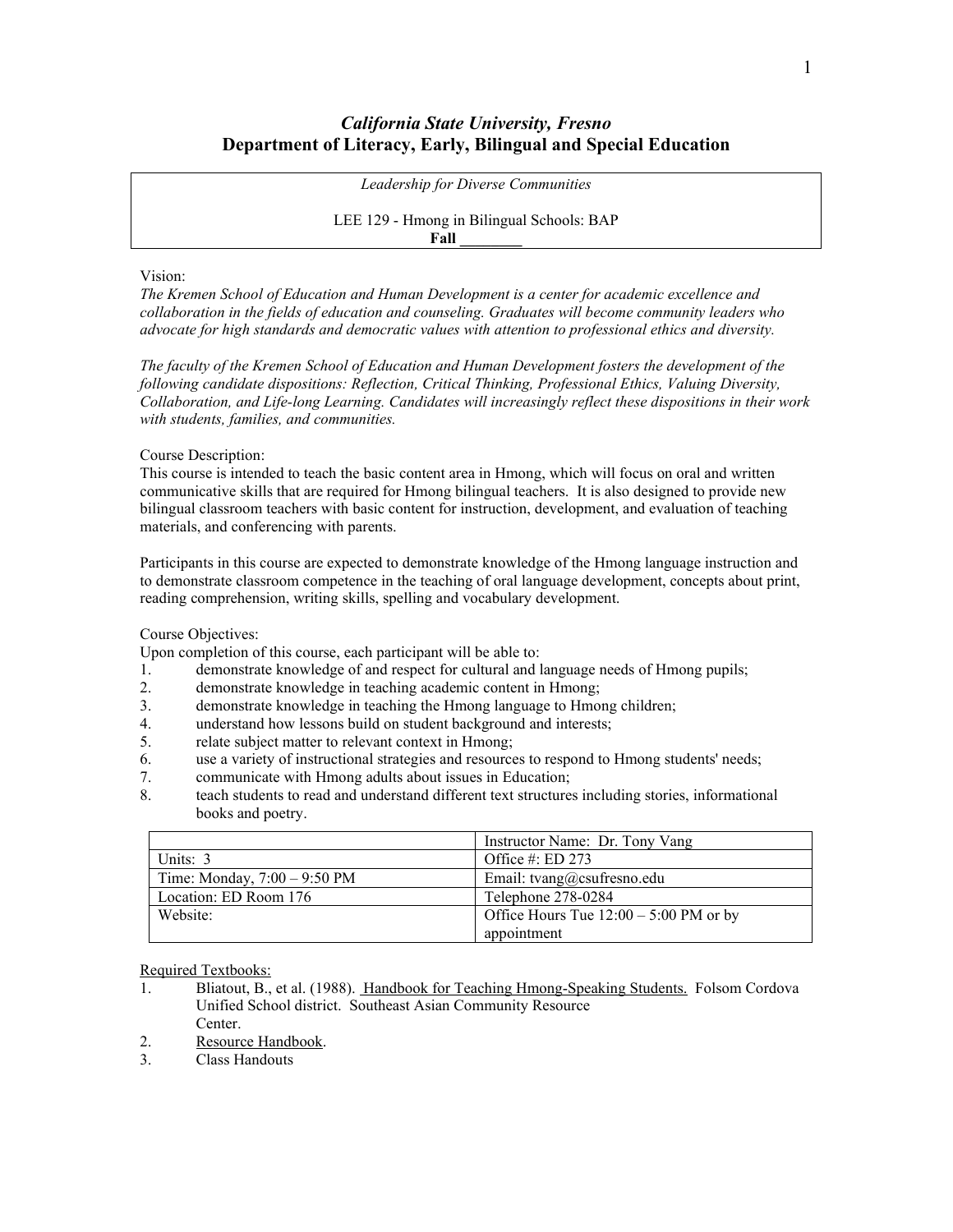### **Course Policies:**

Preparation for Class: Reading assignments are expected to be completed prior to attending class and knowledge of the content of reading assignments may be tested in various modes including quick-writes, quizzes, short-answer essays, and performance assessments.

Confidentiality. The privacy and identity of children and their families should be protected in all written materials. Therefore when writing about a child in a case study, for example, the recommended language is "for the purpose of this study, I'll refer to the observed student as *Child A."*

Major Assignments and Examination:

- 1. **Attendance and Participation**. You are required to attend all class meetings as being scheduled and participate in class discussion.
	- Break down in small groups (2 or more persons per group). In each group:
	- One person will be responsible for keeping the group on task, and on time
	- One person will be the recorder
	- One or more persons will be responsible to make a 10 15 minute presentation to the large group.
- 2. **Observation.** You are expected to observe two Hmong Teachers, and write a 3 5 page reflective paper briefly what you have learned. Required elements for this observation will be explored in class prior to the assignment and will address such things as: assessment driven instruction, grouping, and how the teachers make language instruction appropriate for students of differing language development stages. You will reflect upon the lesson and make suggestions for improvement
- 3. **Picture File**. You will create a collage of at least 15 pictures (photographs, magazine cutouts, drawings, etc.) designed to be used for Hmong students in the classroom. Pictures should be accompanied by captions to facilitate learners' language acquisition. Specify the grade level that you will present to.
- 4. **Quizzes**. Quizzes will be based on work covered in class or on other the assignments (translations: Hmong into English and English into Hmong)
- 5. **Final Exam**: Opinion paper. The final examination in this course will satisfy the planning instruction appropriate for Hmong Students responding to their levels of English Language Proficiency, literacy and background knowledge. Based on appropriate assessment information, candidates will select instructional materials and strategies to develop students' abilities to comprehend and produce English and Hmong, orally and in written form

| Date                | Assignment                                | Points |
|---------------------|-------------------------------------------|--------|
| Sessions            | Attendance and Participation              | 60     |
| Session             | Observation                               | 20     |
| Session             | Picture File Project                      | 20     |
| Session             | Questions for Discussion and Short Essays | 50     |
| Session             | Final Exam: Opinion paper                 | 50     |
| <b>Total Points</b> |                                           | 200    |

Assignment and Examination Schedule:

Course Policies:

Preparation for Class. Reading assignments are expected to be completed prior to attending class and knowledge of the content of reading assignments may be tested in various modes including quick-writes, quizzes, short-answer essays, and performance assessments.

Grading. Grading will be based on points. Points will awarded for various assignments and exams and the final grade will be determined based on the following scale: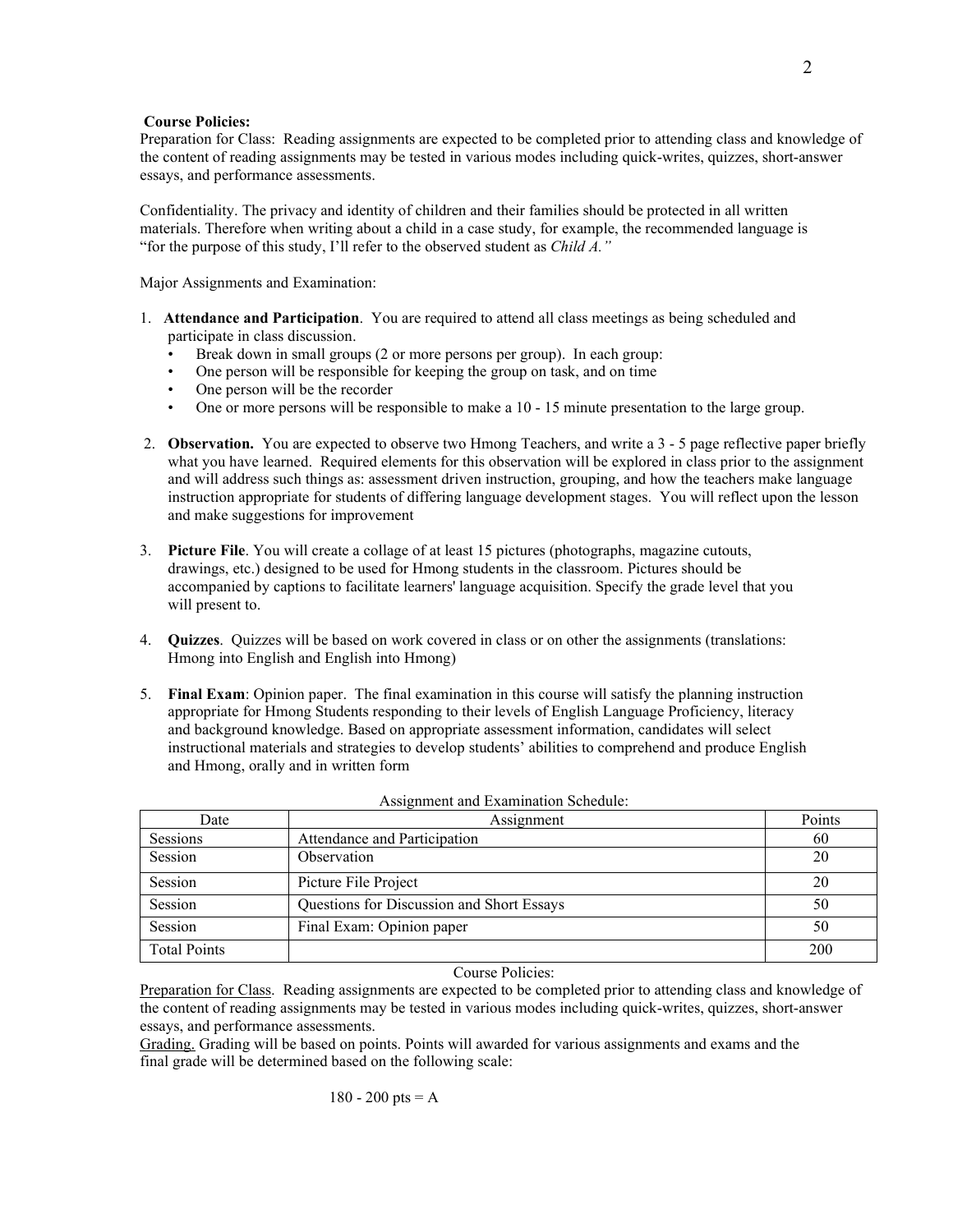160 - 179 pts =  $B$ 140 - 159 pts =  $C$ 124 - 139 pts  $= D$  $<$ 123 pts = F

# COURSE OUTLINE, CALENDAR AND ASSIGNMENTS

| <b>SESSION # AND DATE</b> | <b>TOPICS</b>                                                                                                                                                                                                  | <b>ASSIGNMENTS</b>                                                                                                                                                                                                         |
|---------------------------|----------------------------------------------------------------------------------------------------------------------------------------------------------------------------------------------------------------|----------------------------------------------------------------------------------------------------------------------------------------------------------------------------------------------------------------------------|
| 1                         | Introduction to Course<br>$\bullet$<br>Getting to know each other<br>$\bullet$<br>Syllabus<br>The Hmong People                                                                                                 | Why do you need to take this class?<br>$\bullet$<br>Go over course syllabus.<br>$\bullet$<br>Establish personal goals and<br>$\bullet$<br>objectives<br>Will be on Google classroom and<br>$\bullet$<br><b>Blackboard.</b> |
| 2                         | Traditional Hmong Village<br>$\bullet$<br>Education<br>Family and Clan<br>$\bullet$<br>Changing Role of the<br>$\bullet$<br>Household                                                                          | Who are the Hmong People?<br>$\bullet$<br>Where did they come from?<br>$\bullet$<br>Value Placed on Children's Education<br>$\bullet$<br>What are the resettlement issues of the<br>$\bullet$<br>Hmong people in America?  |
| 3                         | <b>Bilingual Education</b><br>$\bullet$<br>Language Structure and Use<br>$\bullet$<br>First Language Acquisition<br>$\bullet$                                                                                  | The Theoretical Framework of<br>$\bullet$<br><b>Bilingual Education</b><br>Cultural Clash<br>$\bullet$<br>Psychological Factors Affecting<br>$\bullet$<br>Children's Education                                             |
| 4                         | <b>Bilingual Education</b><br>$\bullet$<br>Second Language<br>Acquisition Theory                                                                                                                               | Political Factors Affecting First and<br>$\bullet$<br>Second language Development;<br>Affective Filter: a) Motivational, b)<br>$\bullet$<br>Attitudes, c) Anxiety, and d) Self-<br>esteem.                                 |
| 5                         | Language and Literacy in<br>$\bullet$<br>Hmong<br><b>Acculturation Stress</b><br>Primary Language<br>$\bullet$                                                                                                 | Two different cultures and languages<br>$\bullet$<br>interplay with each other.<br>Primary Language Development<br>$\bullet$<br>Facilitates the Second Language<br>Acquisition                                             |
| 6                         | Methodology for Primary<br>$\bullet$<br>Language Instruction<br>Academic Language                                                                                                                              | Communication, Literacy, Concepts,<br>$\bullet$<br>Critical Thinking.<br>Problem Solving Skills in Hmong<br>$\bullet$<br>and English.                                                                                      |
| 7                         | Language Change<br>$\bullet$<br>Methodology for L1<br>$\bullet$<br>Instruction<br>Primary Language Dev.                                                                                                        | Language Change, Variations within<br>$\bullet$<br>a Language, Change Over Time<br>Literacy Skills, Oral, Games, etc.                                                                                                      |
| 8                         | Hmong Parents' Attitudes<br>$\bullet$<br><b>Toward Bilingual Education</b><br>Value Placed On Hmong<br>$\bullet$<br>Children's Education<br>Hmong Culture and their<br>Relationship to Academic<br>Achievement | L1 facilitates L2 Acquisition<br>$\bullet$<br>Language growth is acquired when<br>shared reading, guided reading,<br>reading out loud, independent<br>reading, model writing.                                              |
| 9                         | What Problems Do Hmong<br>$\bullet$<br>Children Have in Schools?<br>Linguistic Characteristics of<br>the Hmong Language                                                                                        | Lack of Educational Resources<br>$\bullet$<br>Types of bilingualism and their<br>٠<br>related cognitive effects: 1)<br>Proficient bilingualism, 2) Partial                                                                 |